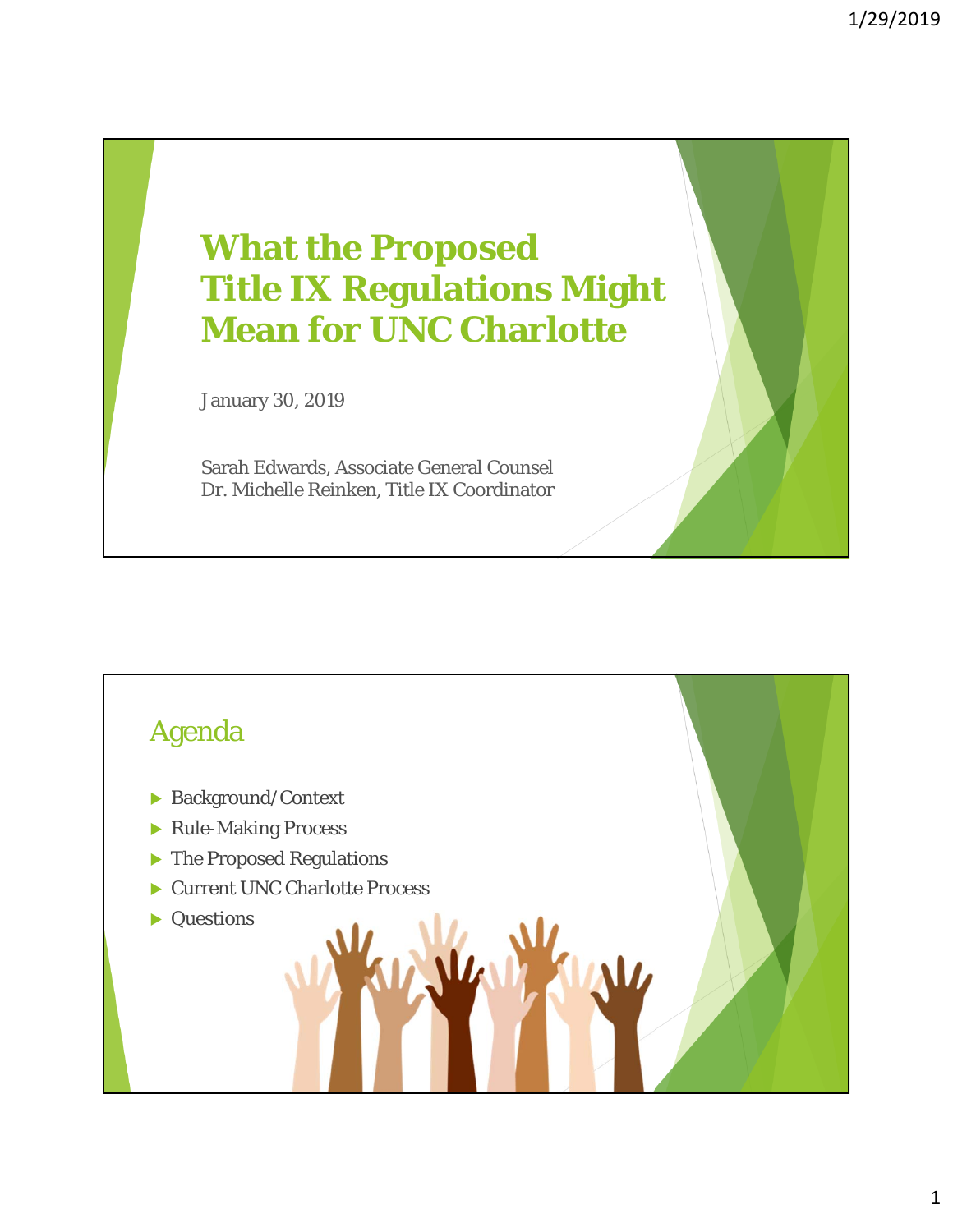

### Background/Context

- $\triangleright$  Title IX statute (1972)  $\rightarrow$  "No person in the United States shall, on the basis of sex, be excluded from participation in, be denied the benefits of, or be subjected to discrimination under any education program or activity receiving Federal financial assistance."
- Title IX regulations (1975)
- Only guidance documents since then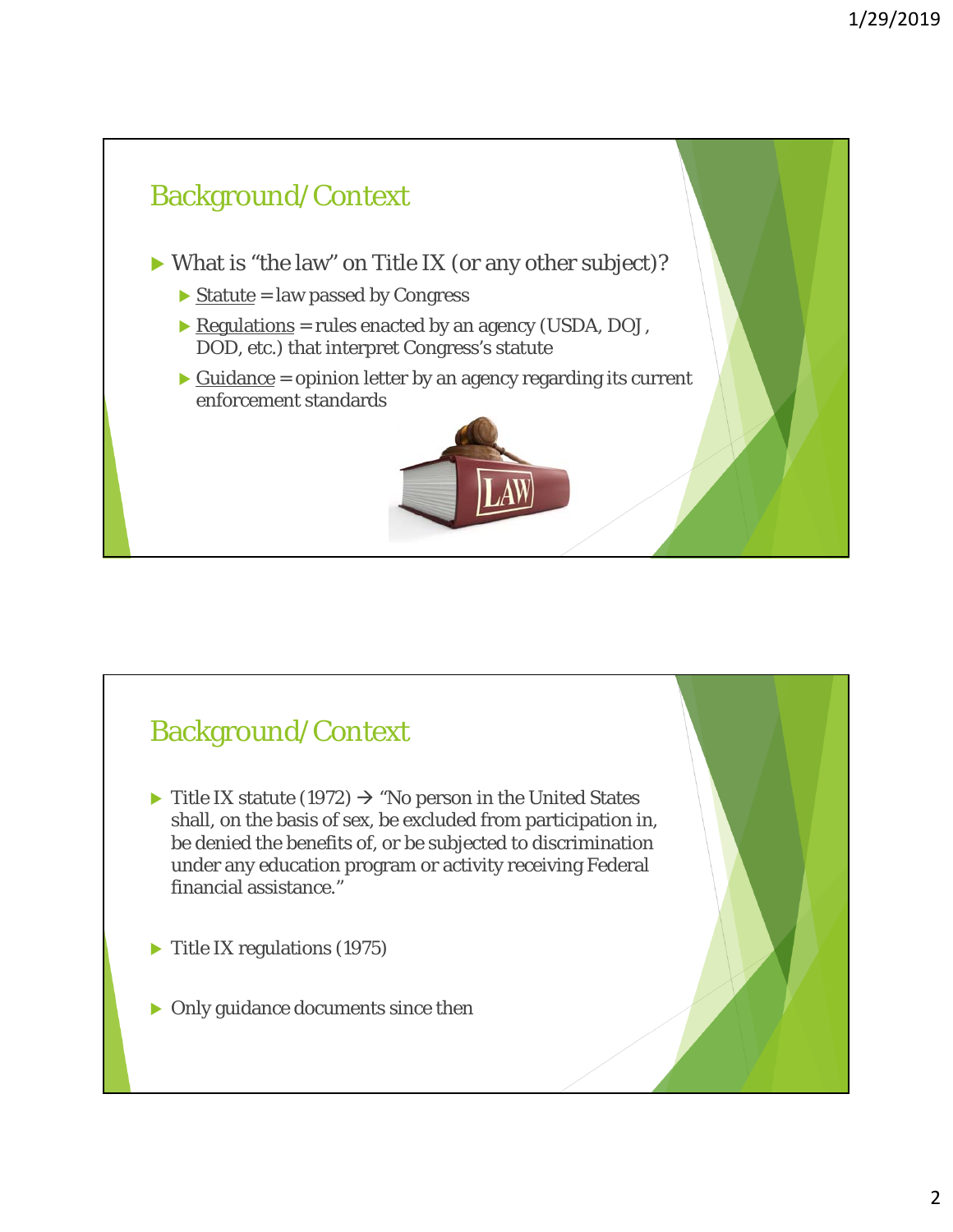## **Dep't of Education under Obama**  Issued seminal guidance on Title IX in 2011 and 2014 Issued various other guidance documents throughout terms Congress reauthorized Violence Against Women Act in 2013; regulations were enacted in 2014 Included educational and procedural requirements on universities ▶ Dep't of Education under Trump Rescinded many Obama guidance documents, including 2011 and 2014 Issued interim guidance in Sept. 2017 pending formal rule-making Began rule-making process in 2018 Background/Context

#### Rule-Making Process

- Proposed Title IX regulations were released in November 2018
- Stakeholders (or really anyone) have until January 30, 2019 (today!) to submit comments
- ▶ Dep't of Education's Office for Civil Rights (OCR) must review all comments and respond to them
- Already more than 85,000 comments submitted
- No timeline for if/when final regulations will be enacted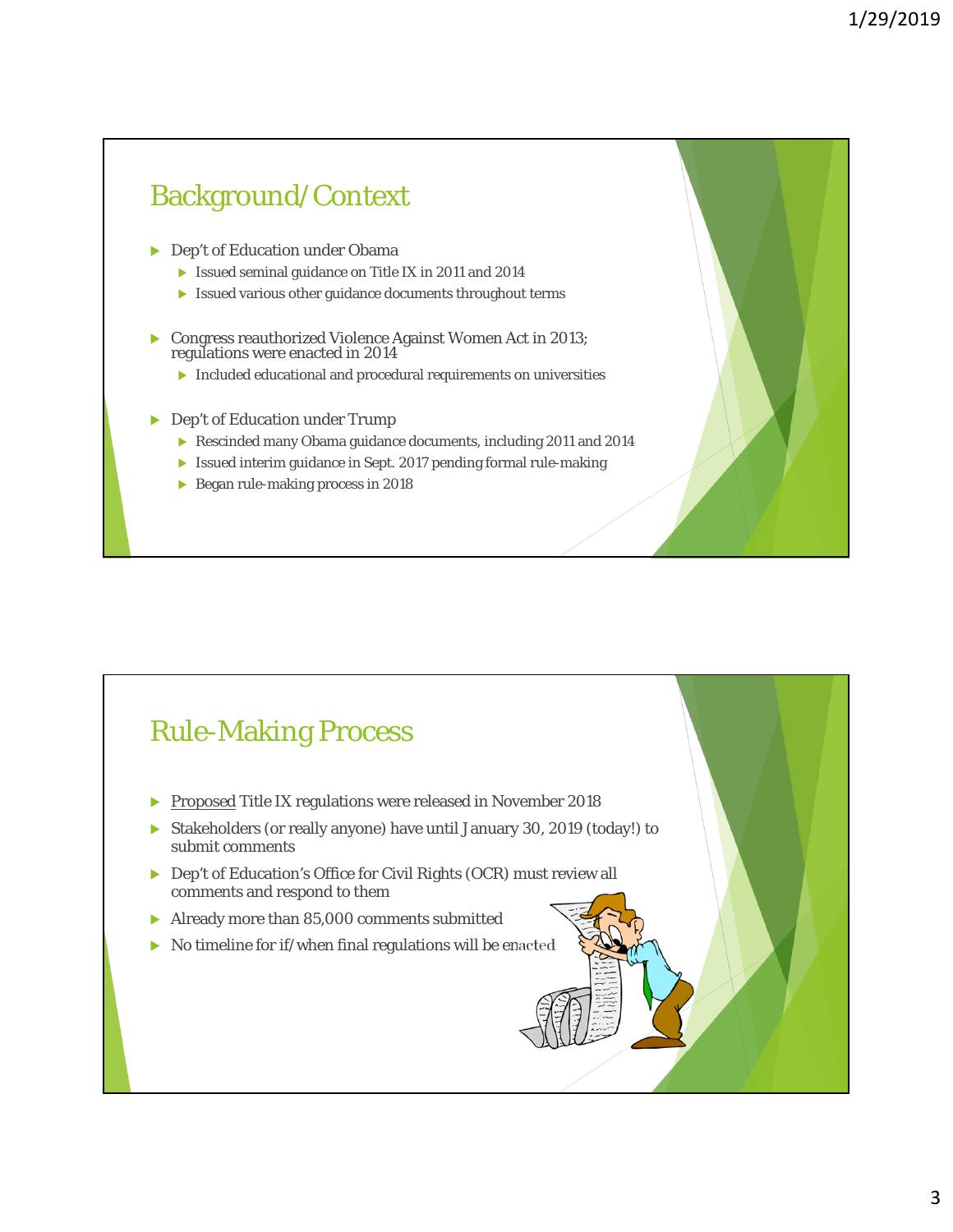

### The Proposed Regulations

- Remember that these are still only **PROPOSED** regulations! Nothing has changed yet.
- We'll only highlight significant proposed changes.
	- $\triangleright$  We won't cover all of the proposed regulations
	- Many of the proposed rules comport with our current process or would require only minor changes
- $\blacktriangleright$  IF the proposals are enacted in their current form, there will be a lot of discussion and decisions to make, so we cannot tell you now exactly how UNC Charlotte's process might change.

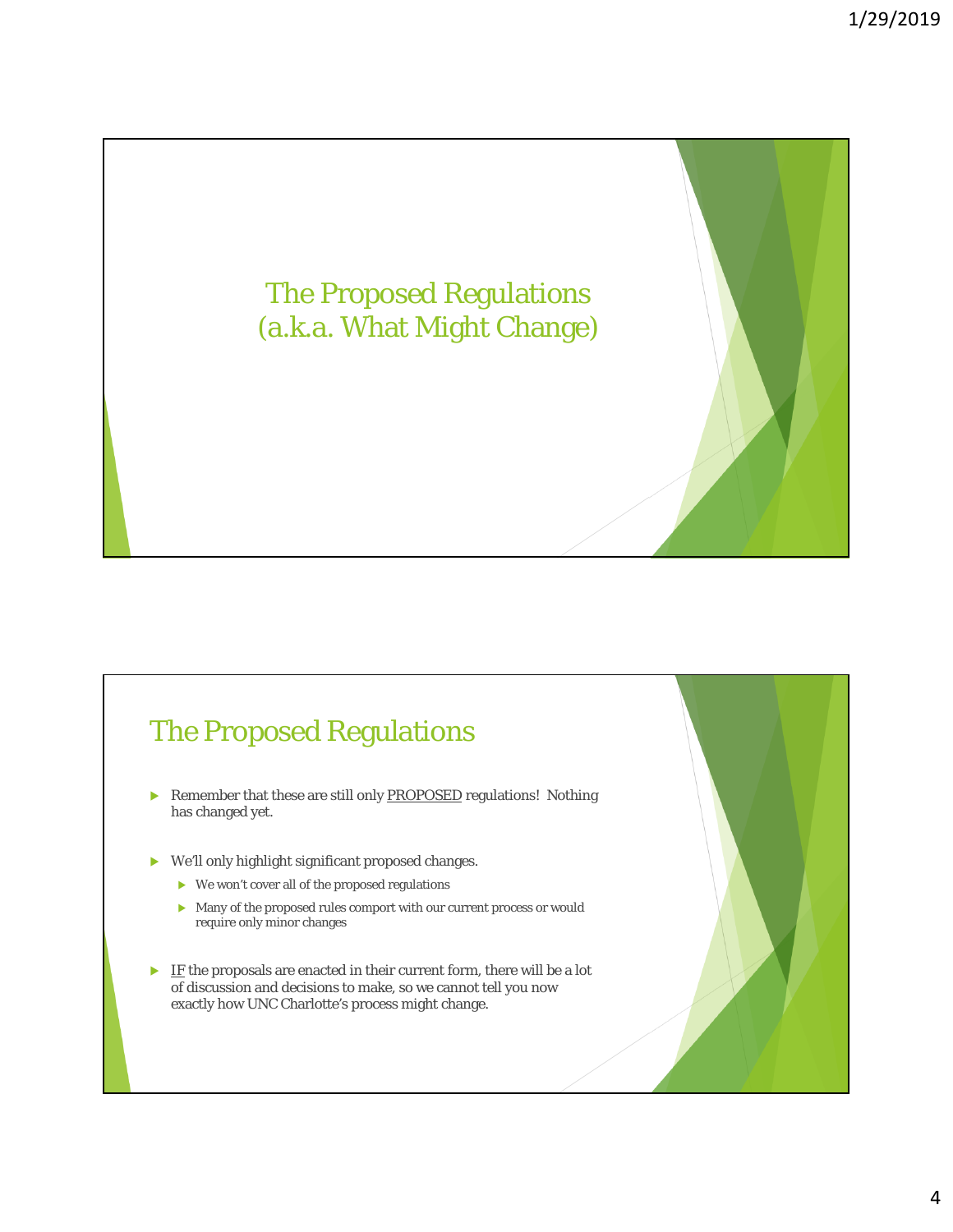\* 34 CFR § 106.44(e)

# The Proposed Regulations: Coverage New definition of sexual harassment: (1) *Quid pro quo* harassment ("this for that") ▶ (2) Hostile environment harassment Unwelcome conduct on the basis of sex that is **so severe, pervasive, and objectively offensive** that it effectively denies a person equal access to the recipient's education program or activity (3) Sexual assault (rape or fondling)

- Behavior that would likely be excluded:
	- Sexual exhibitionism
	- Certain types of sexual contact without consent
	- Certain types of sexual harassment
	- Certain types of sexual exploitation

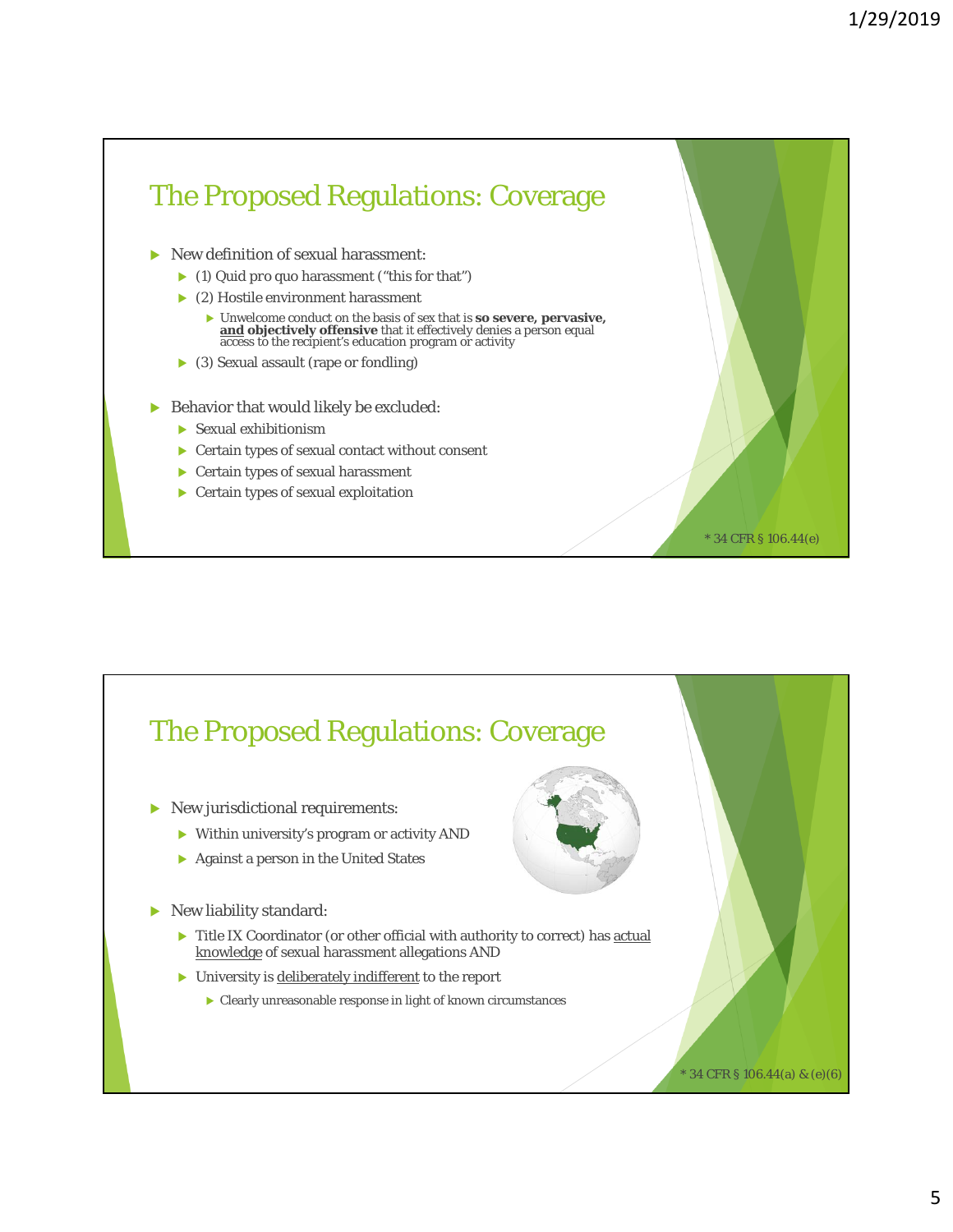

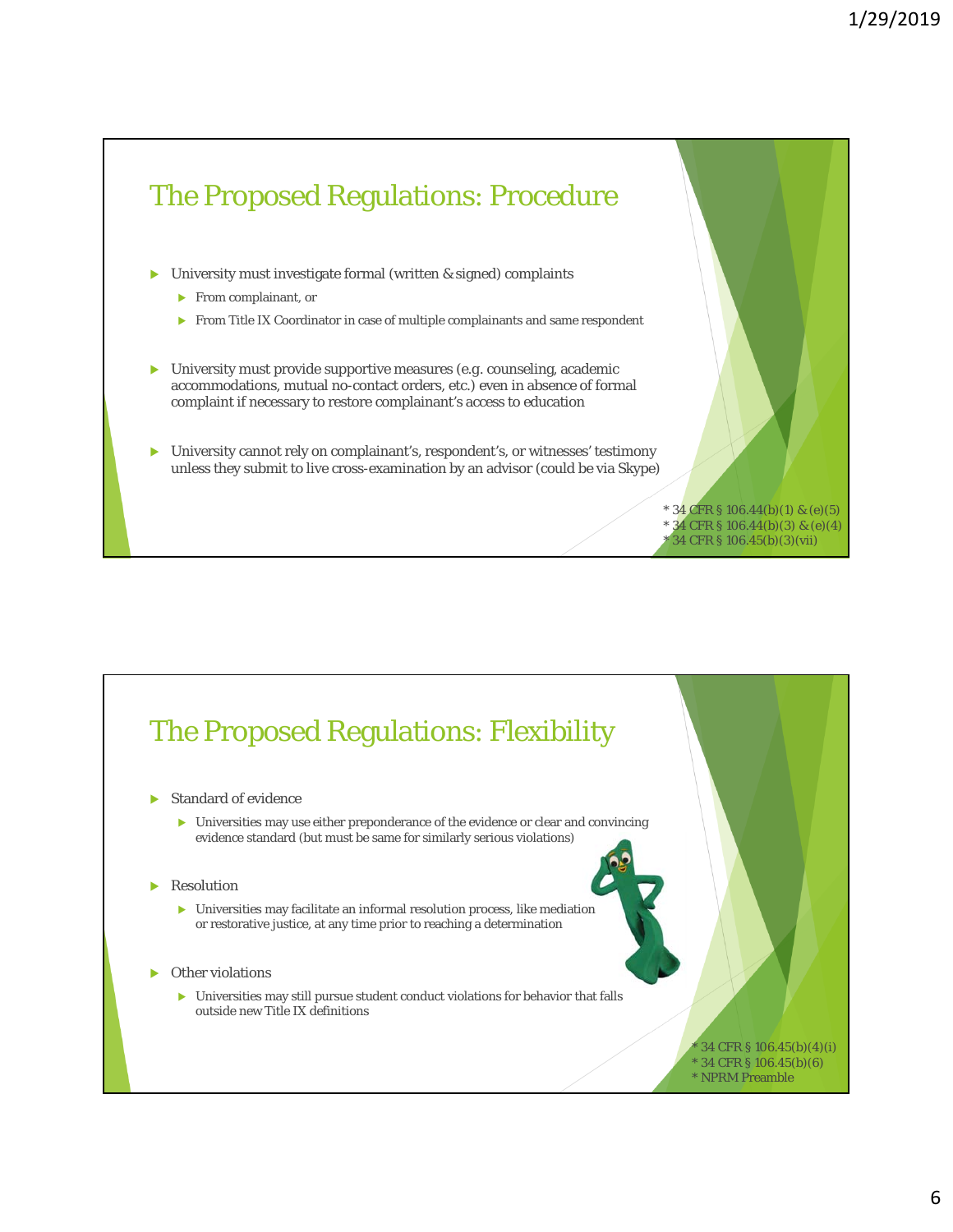

#### Title IX Office – Cone 349



Dr. Michelle Reinken Title IX Coordinator



Alex Tompkins Case Manager



Christine Weigel Lead Investigator



Chris Willauer Investigator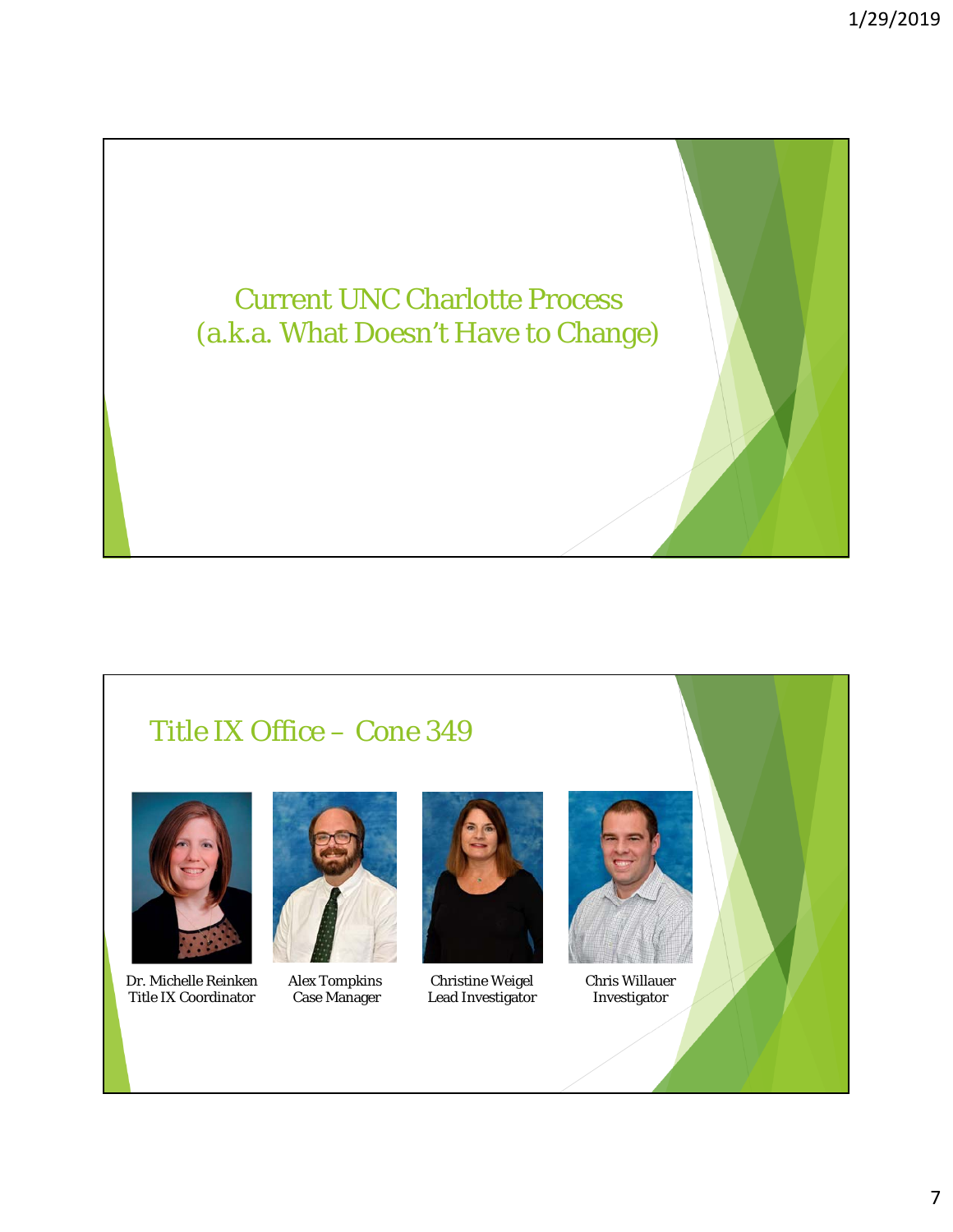

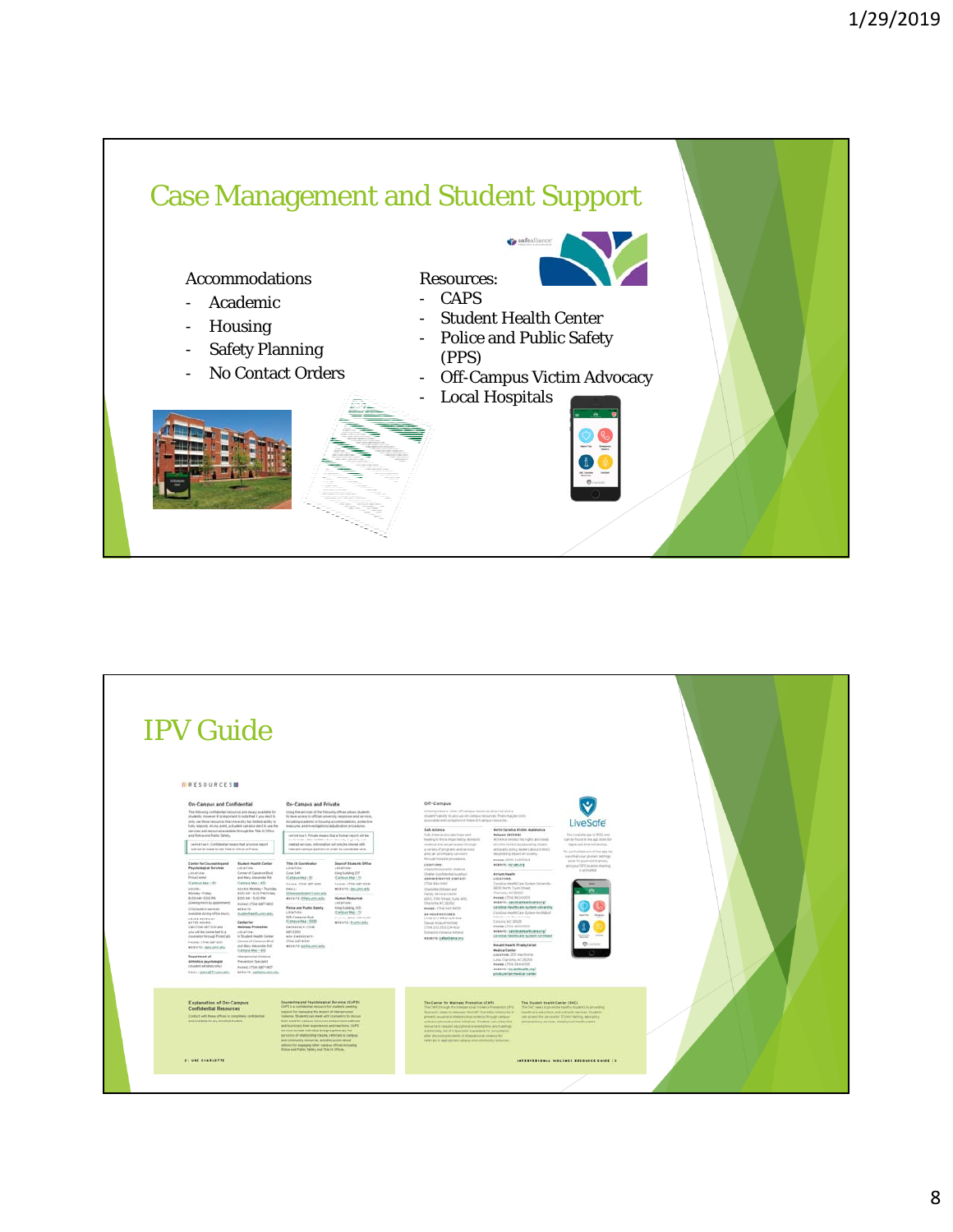

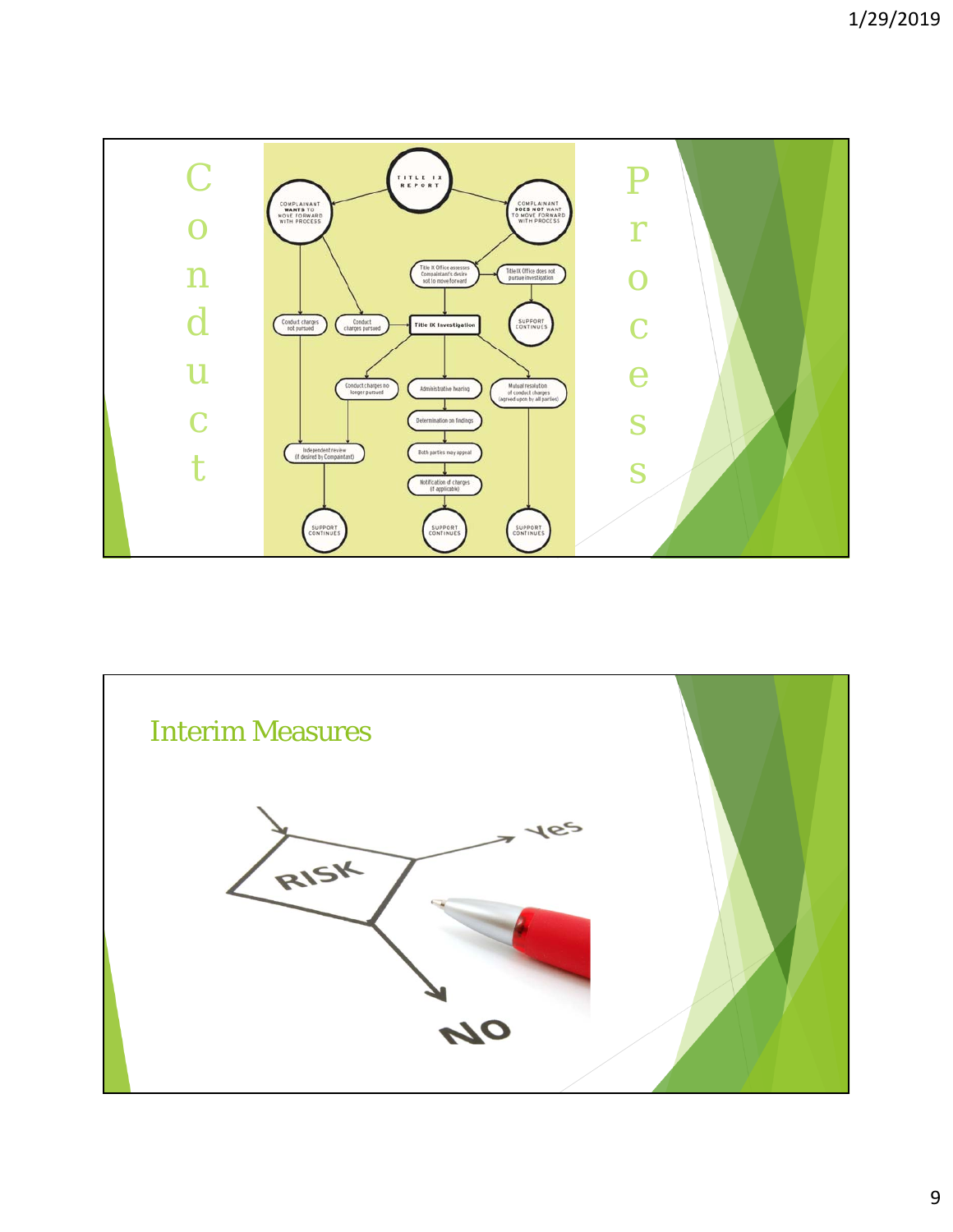## Police

- A victim/survivor may choose whether to report an incident to police. Their options include:
	- Contacting police (either campus police or local police);
	- Choosing not to contact police;
	- Being assisted (by you) in notifying police.
- The university process (including academic and housing accommodations, counseling or other wellness help, and the student disciplinary process) is completely separate from a criminal case.